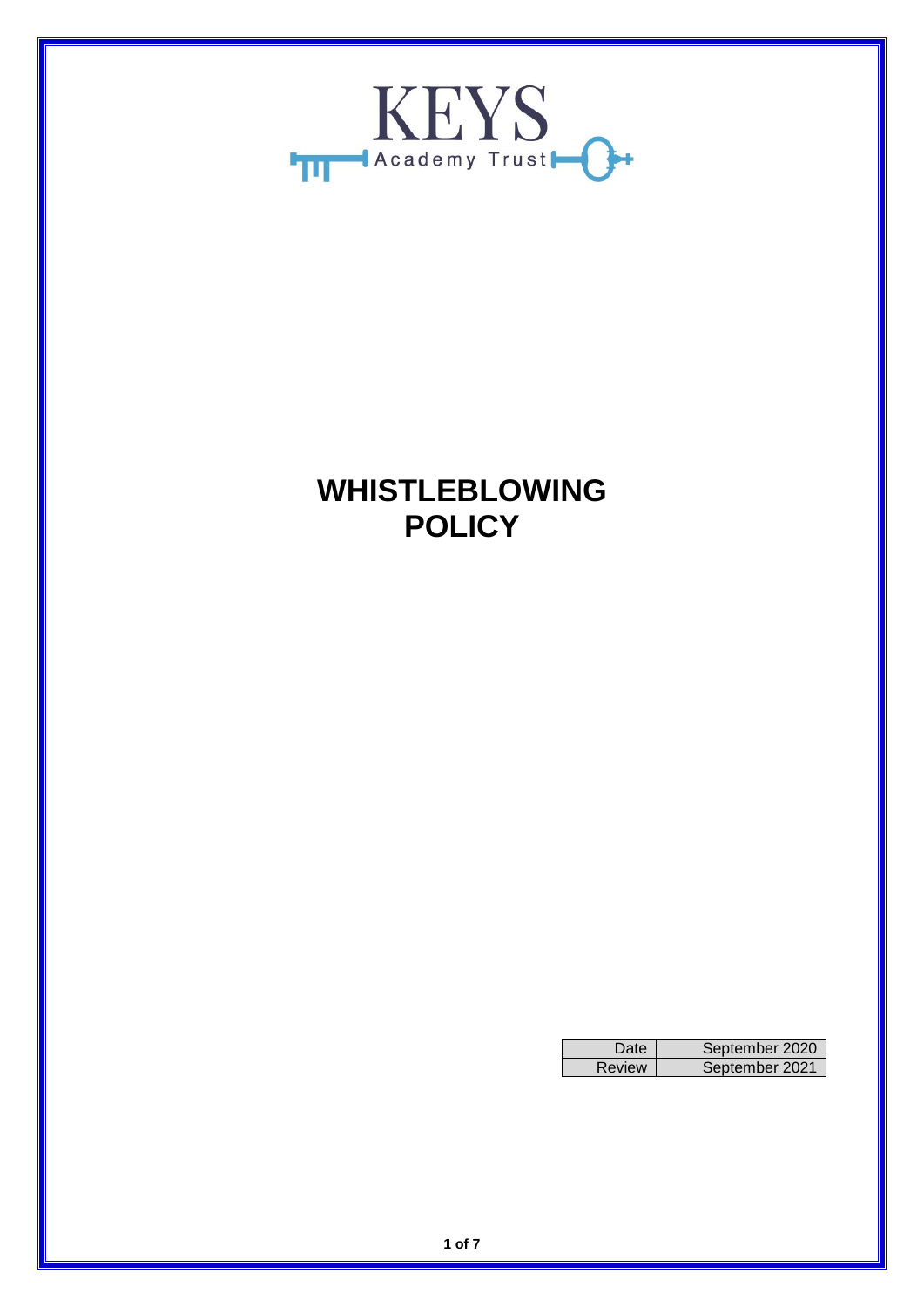## **1.0 Introduction**

- 1.1 The Coombes Church of England Primary School is committed to delivering high quality services to its customers and expects high standards from its employees and contractors. In order to maintain those high standards a culture of openness and accountability is vitally important. The aims of this policy are:
	- to encourage you to raise concerns about malpractice within the organisation without fear of reprisal;
	- to reassure you that your concerns will be taken seriously; and
	- to provide information about how to raise your concerns and explain how the school will respond.
- 1.2 This policy applies to all school employees, former employees, agency staff and contractors engaged by the school.
- 1.3 This policy does not form part of any employee's contract of employment and it may be amended at any time.

## **2.0 What is whistleblowing?**

- 2.1 In practical terms, whistleblowing occurs when a concern is raised about danger or illegality that affects others, e.g. clients, members of the public, or the school itself. As the person "blowing the whistle" you would not usually be directly affected by the danger or illegality. Consequently, you would rarely have a personal interest in the outcome of any investigation into your concerns. This is different from a complaint or grievance. If you make a complaint or lodge a grievance, you are saying that you personally have been poorly treated. This poor treatment could involve a breach of your individual employment rights or bullying and you are entitled to seek redress for yourself using the appropriate procedure. A qualifying disclosure means any disclosure of information that, in the reasonable belief of the worker is made in the public interest. As a result of this employees will generally be precluded from being able to "blow the whistle" about breaches of his or her employment contract. Although an employee making such a complaint can still use the school's grievance policy or complaints procedure as appropriate.
- 2.2 Examples of whistleblowing concerns are:
	- fraud in, on or by the school;
	- offering, taking or soliciting bribes;
	- unauthorised use of public funds;
	- financial maladministration;
	- the physical, emotional or sexual abuse of pupils/clients;
	- failure to comply with legal obligations:
	- endangering of an individual's health and safety;
	- damage to the environment;
	- a criminal offence;
	- failure to follow financial and contract procedure rules;
	- showing undue favour to a contractor or a job applicant;
	- misreporting performance data; or
	- neglect of people in care.
- 2.3 This Policy does not replace the school's complaints or grievance procedures.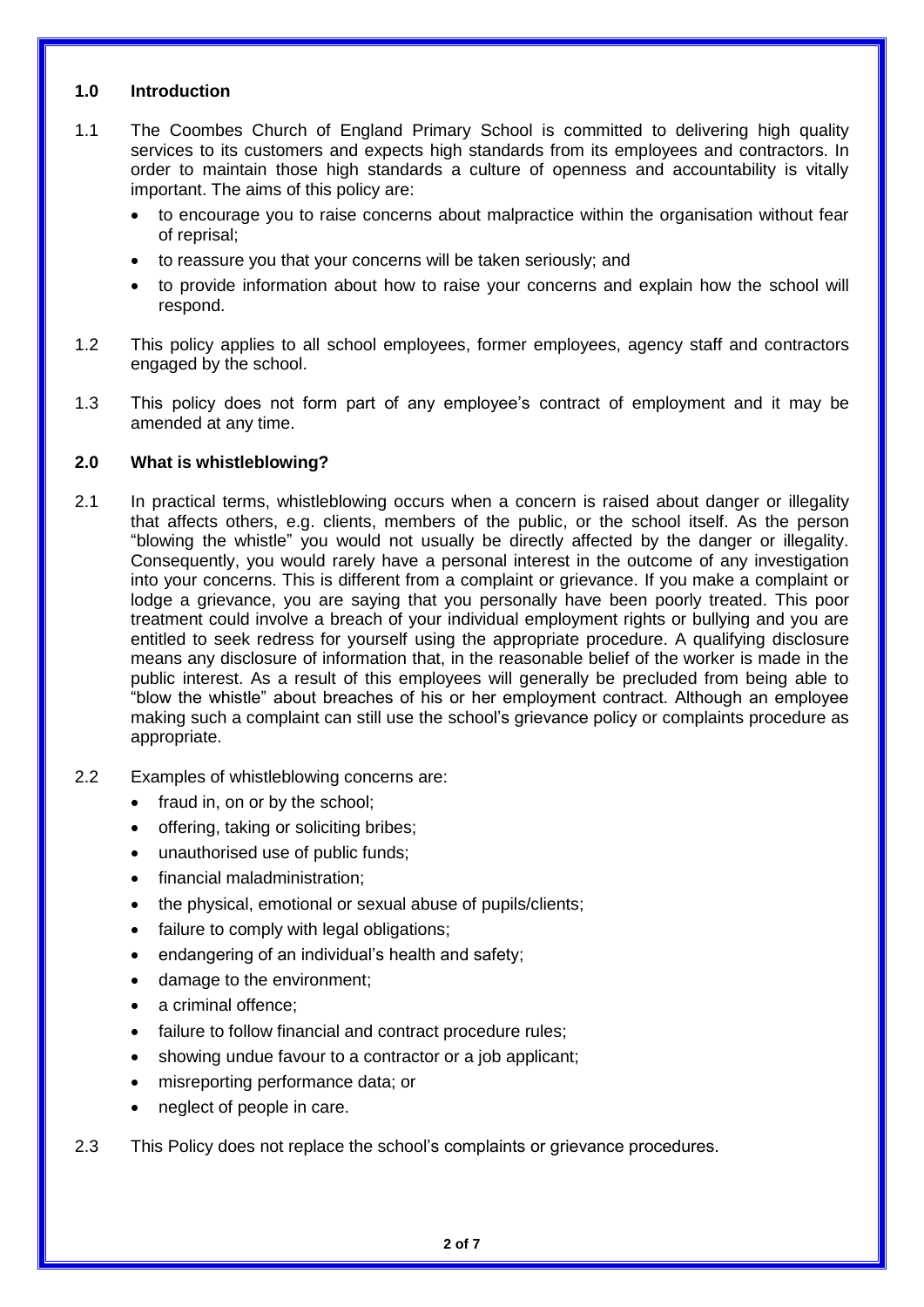#### **3.0 Who should I contact?**

3.1 Having considered this Policy, an employee of the school, or any other person covered by the Public Interest Disclosure Act (PIDA) 1998, who has serious concerns about any aspect of the school's work, should in the first instance raise their concerns using one of the following methods:

#### **Inform Line Manager or Head Teacher**

In many cases, raising concerns with the immediate line manager is the most appropriate route for an employee. The line manager should inform the Head Teacher of the disclosure and an appropriate course of action will be agreed. If this is not a suitable option (for example because the issue may implicate the manager or if the concern has been raised but remains unaddressed) the concern should be raised directly with the Head Teacher.

## **Chair of Governors**

If an employee's concern is about the Head Teacher/Principal, this should be raised with the Chair of Governors on 0118 9760751 or email chair@coombes.wokingham.sch.uk.

3.2 Matters should be dealt with internally. However if you do not feel able to raise them internally, or if they have raised them internally but you are not satisfied with how it has been dealt with, you can contact the CEO at [CEO@keysacademytrust.org](mailto:CEO@keysacademytrust.org) to seek guidance on how to proceed.

#### **4.0 Legal Protection**

- 4.1 The Public Interest Disclosure Act (PIDA) 1998 amended the Employment Rights Act 1996 to protect employees and workers from being dismissed or subjected to a detriment because they have made a 'protected disclosure'. The law protects workers who act in the public interest and who reasonably believe that the wrongdoing or malpractice falls within one of the categories in paragraph 4.2 below. This will amount to a 'protected disclosure'.
- 4.2 It applies to making a 'protected' disclosure in respect of one of the following specific types of malpractice that the worker reasonably believes has occurred, is occurring or is likely to occur:

(a) that a criminal offence has been committed, is being committed or is likely to be committed;

(b) that a person has failed, is failing or is likely to fail to comply with any legal obligation to which he is subject;

- (c) that a miscarriage of justice has occurred, is occurring or is likely to occur;
- (d) that the health or safety of any individual has been, is being or is likely to be endangered;
- (e) that the environment has been, is being or is likely to be damaged; or

(f) that information tending to show any matter falling within any one of the preceding paragraphs has been, is being or is likely to be deliberately concealed.

4.3 The Act covers, and encourages, 'internal disclosures', which are disclosures made to the school or The Keys Academy Trust as the employer. However, there is also a list of 'prescribed persons' to whom workers can make qualifying disclosures subject to the provisions set out in paragraph 5 below. Disclosures to a prescribed person will only be protected if the worker reasonably believes that the concern raised falls within the remit of the proscribed person in question; and the information disclosed is substantially true.

Wider disclosure to anyone else is only protected if the worker believes that the information is substantially true, is not made for personal gain, and is subject to the provisions set out in paragraphs 5.2 and 5.3 below.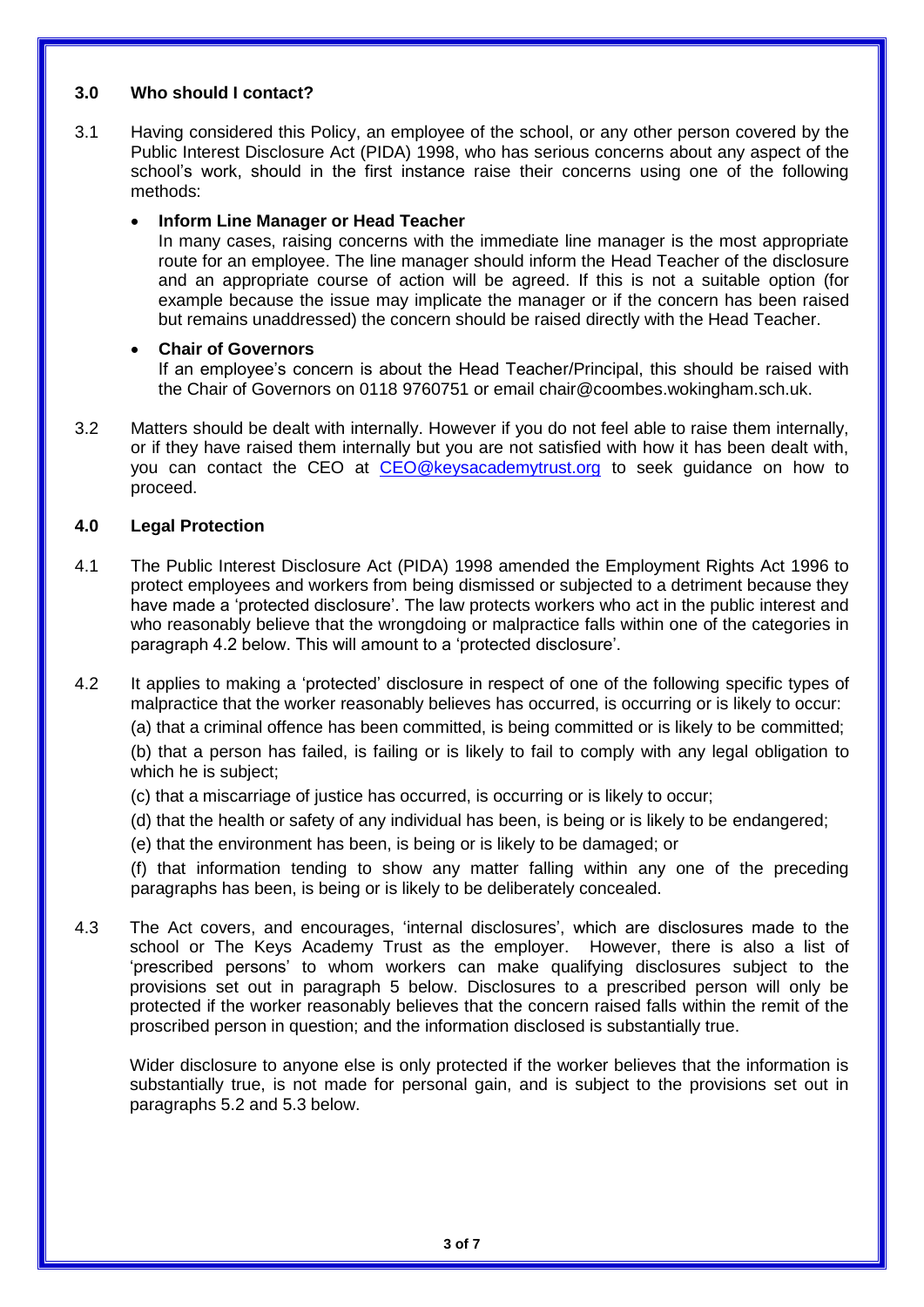# **5.0 Raising Concerns outside the school or Trust**

- 5.1 In certain circumstances it may be appropriate to raise concerns outside the school or Trust to the appropriate 'prescribed person', which includes prescribed regulators. This should only be done where any disclosure of information that is made in the public interest and where you believe the information is substantially true, i.e. more than just suspicion. You are advised to discuss your concerns with a legal advisor, trade union or Public Concern at Work before reporting them outside the school or Council. Examples of prescribed regulators are set out below:
	- The Trust's external auditors (Critchleys);
	- Information Commissioner;
	- Environment Agency;
	- Health and Safety Executive;
	- Commissioner of the Inland Revenue;
	- Ofsted;
	- General Social Care Council;
	- Care Quality Commission;
	- The Commission for Social Care Inspection; and
	- National Care Standards Commission.
- 5.2 As a last resort you may choose to raise your concern outside the school to someone other than a prescribed regulator, e.g. to the police or your MP. You should only do this if, in addition to the conditions above, they meet one of three preconditions. Provided the disclosure is reasonable in all the circumstances and is not made for personal gain, the preconditions are that you:
	- reasonably believed that you would be victimised if you raised the matter internally within the school; or
	- reasonably believed that the matter would be 'covered up' and there is no prescribed regulator; or
	- have already raised the matter internally or with a prescribed regulator.
- 5.3 It should be noted that wider disclosures (i.e. to the media) can only be protected where there is a justifiable cause for going wider and where the particular disclosure is reasonable. Disclosure to the media is only likely to be protected in exceptional circumstances. The school therefore encourages concerns to be raised initially using one of the methods described in section 3 of this Policy and suggests that you take advice before making any wider disclosure. Details of organisations that can provide advice are set out in paragraph 9 below.

## **6.0 Making a protected disclosure**

- 6.1 This policy is intended to allow the internal investigation and resolution of any concerns raised. In accordance with the PIDA 1998, to make a 'protected' disclosure the whistleblower has to meet certain conditions:
	- A qualifying disclosure means any disclosure of information that, in the reasonable belief of the worker is made in the public interest. Therefore, while the employer can seek a declaration from the whistleblower that he or she is not knowingly making false allegations, disciplinary action is likely to be appropriate only where there is clear evidence that the reporting worker has misused the whistleblowing policy. Disclosure to a regulatory body will be protected where, in addition, the whistleblower honestly and reasonably believes that the information they provide and any allegation contained in it are substantially true.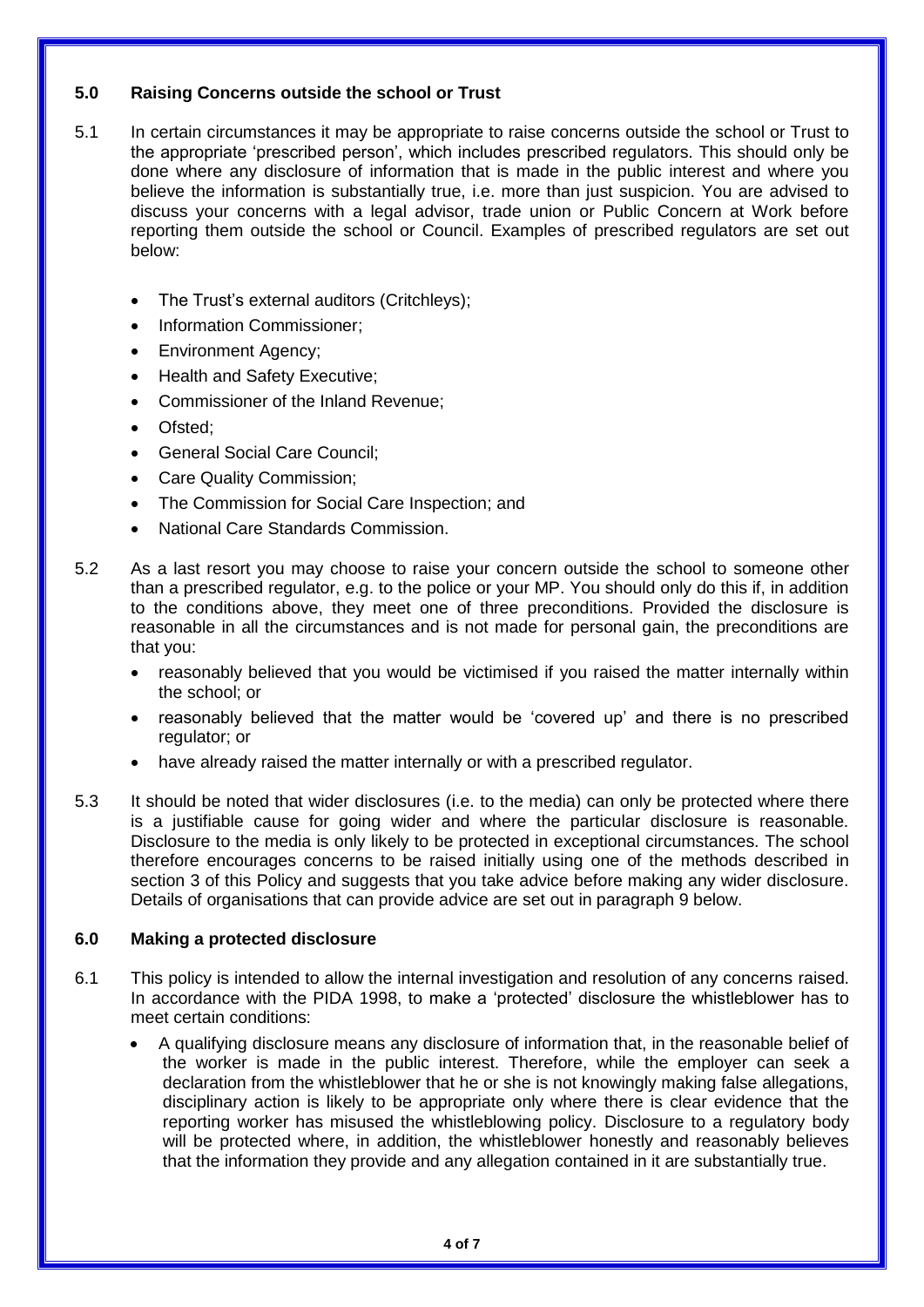- Disclosure to other external bodies will be protected if, in addition, making it is in all respects reasonable. 'In all respects reasonable' means, in effect:
	- o the disclosure is not made for personal gain;
	- o the whistleblower reasonably believed that they would be victimised if they raised the matter internally;
	- o there is no relevant regulatory body;
	- $\circ$  the whistleblower reasonably believed that evidence was likely to be concealed or destroyed;
	- $\circ$  the concern has already been raised with the employer and/or relevant requiatory body; and
	- $\circ$  the concern is of an 'exceptionally serious' nature which in a local government setting could include, say, the alleged abuse of children or vulnerable adults in an authority's care.
- 6.2 This may be done orally or in writing. If you are writing, remember to give details of how you can be contacted. Anonymous disclosures present difficulties for effective investigation. Your identity will be kept strictly confidential if you so request, unless disclosure is required by law. However, the school recognises that despite the dual safeguards of confidentiality and legal protection from recrimination that individuals may still feel unable to reveal their identity. In these situations, individuals can report their concerns anonymously, but should be aware that these concerns carry less weight with the investigation teams and the disclosure may not be sufficiently detailed to provide a successful investigation.
- 6.3 Allegations that are malicious, or allegations made for personal gain, may result in action against the person making them. If an allegation is made in the public interest, but is not confirmed by an investigation, no action will be taken against the person who raised the concern.
- 6.4 It is preferable that a whistleblowing concern be raised as soon as there is reasonable suspicion. Employees are not expected to investigate the matter themselves or prove that their concern is well-founded.
- 6.5 The school recognises that the decision to report a concern can be difficult. If you report the concern in good faith, the school will not tolerate any harassment or victimisation against you. Any employee who is found to have victimised or harassed an employee who raised a concern will face disciplinary action.
- 6.6 Anyone who has made a protected disclosure will not suffer any detriment as a result of raising their concern unless it is later proved that they knew they were providing false information. In addition, whistleblowers are protected from suffering a detriment, bullying or harassment from another worker. Examples that could amount to a detriment include (but are not limited to):
	- a) failure to promote, if linked to the disclosure;
	- b) denial of training;
	- c) closer monitoring;
	- d) ostracism;
	- e) blocking access to resources;
	- f) unrequested re-assignment or re-location;
	- g) demotion;
	- h) suspension;
	- i) disciplinary sanction;
	- j) bullying or harassment;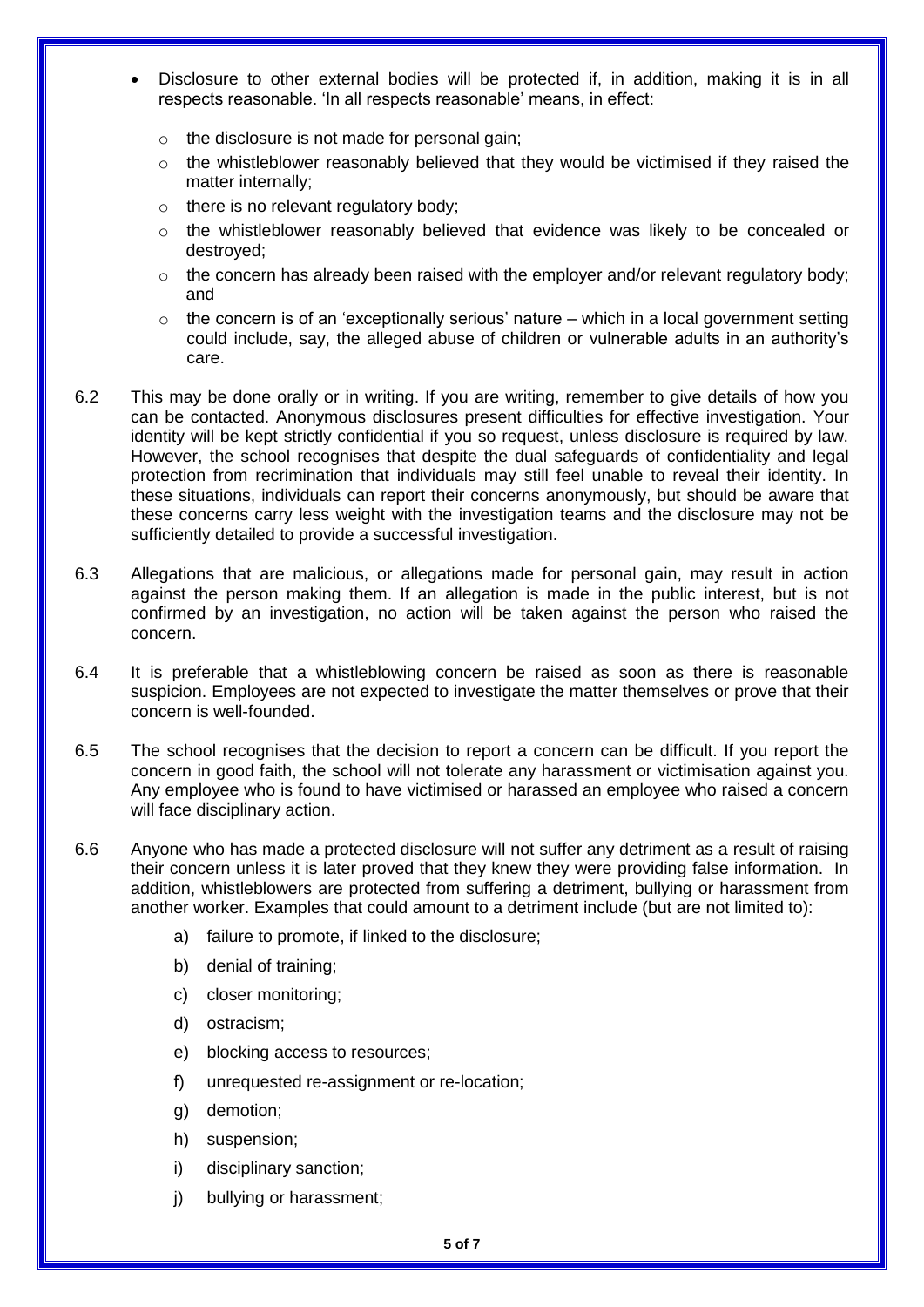- k) victimisation;
- l) dismissal;
- m) failure to provide an appropriate reference; or
- n) failing to investigate a subsequent concern.

# **7.0 How will the school respond?**

- 7.1 The action taken by the school will depend on the nature of the concern. The matters raised may:
	- be investigated internally or by The Keys Academy Trust;
	- be referred to the Police;
	- be referred to the external auditors (Critchleys);
	- form the subject of an independent inquiry; or
	- be considered a service issue and referred to the service to respond by any combination of the above.
- 7.2 Feedback on the outcome of the concern will be given to the person raising the concern. This feedback may be limited due to legal obligations of confidentiality (i.e. if disciplinary action is taken against a school employee). The person raising a concern should normally be told:
	- a) how and by whom a concern will be handled;
	- b) an estimate of how long an investigation will take;
	- c) the outcome of the investigation (where appropriate);
	- d) that if they believe they are suffering detriment as a result of raising the concern that they should report it;
	- e) that he or she is entitled to independent advice.

# **8.0 What if I am dissatisfied with the school's response?**

- 8.1 This policy is intended to provide you with an avenue to raise concerns within the school. However, if at the end of the process an employee of the school, or any other person covered by the Act, is not satisfied with how a disclosure has been dealt with and wishes to pursue matters by means of a wider disclosure, the following points of contact are available to you:
	- your local Council Member (if you live in the area of the borough);
	- the Council's external auditors (Critchleys);
	- relevant professional bodies or regulatory organisations;
	- relevant inspection body;
	- your solicitor; or
	- the Police.
- 8.2 If you do decide to take the matter outside of the school, you need to ensure that you do not disclose confidential information and that you are 'protected' in accordance with the PIDA 1998 (as referenced in this Policy). If you wish to raise a concern outside of the school, you may raise it with an external body from the list of prescribed persons and bodies detailed in the 'Department for Business Innovation & Skills 'Blowing the Whistle to a Prescribed Person' document: [https://www.gov.uk/government/publications/blowing-the-whistle-list-of-prescribed](https://www.gov.uk/government/publications/blowing-the-whistle-list-of-prescribed-people-and-bodies--2)[people-and-bodies--2.](https://www.gov.uk/government/publications/blowing-the-whistle-list-of-prescribed-people-and-bodies--2) You should seek your own advice if you are unsure about whether to raise the matter outside of the school.
- 8.3 The school processes any personal data collected during the whistleblowing process in accordance with its data protection/GDPR policy. Further details can be found in the Privacy Notice on the school's website. Any data collected is held securely and accessed by, and disclosed to, individuals only for the purposes of completing the whistleblowing procedure.